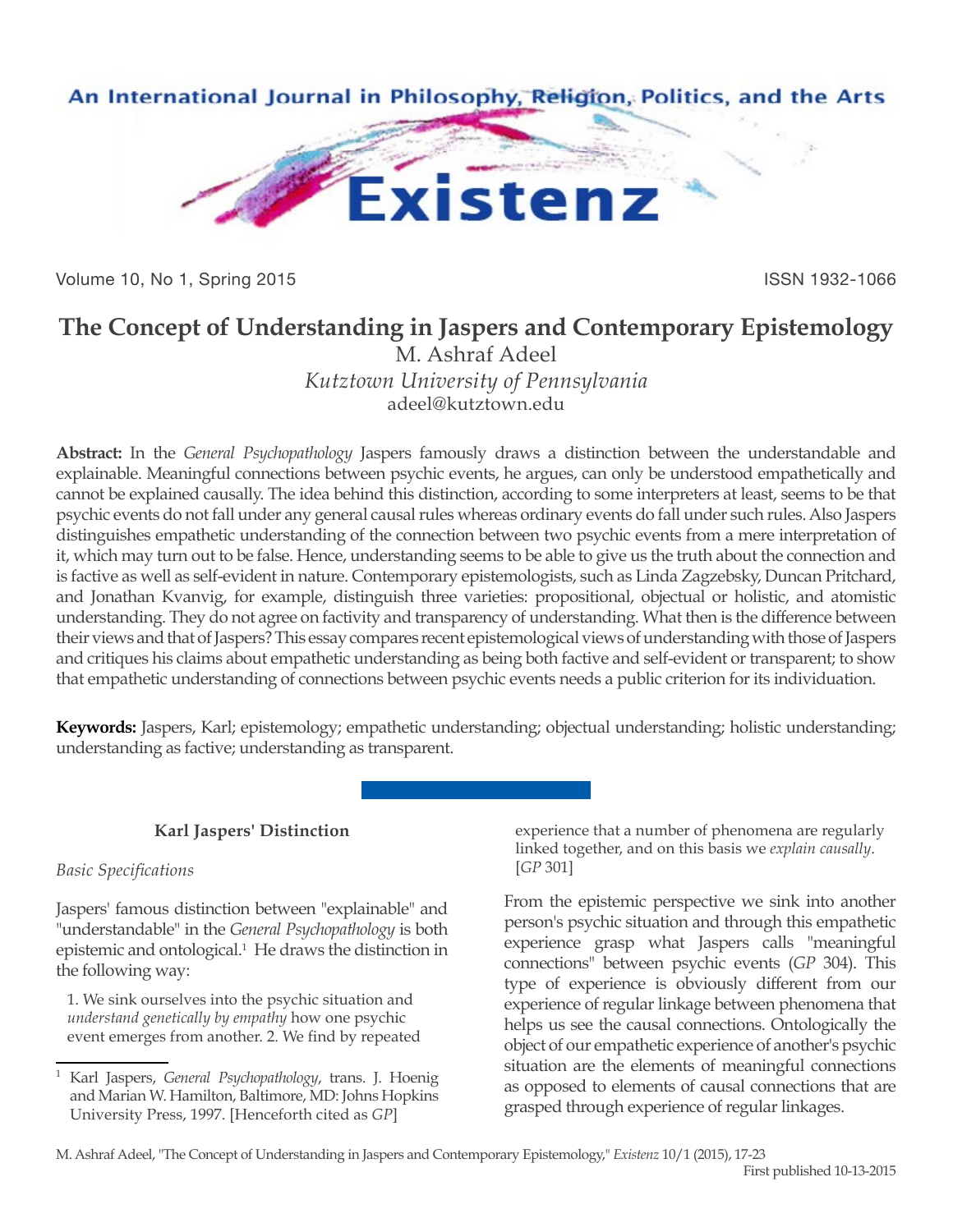The idea here seems to be that explanation is focused on uncovering causal connections that are mostly taken as mechanistic in the post-Newtonian era. This same mechanistic model does not apply, in Jaspers' opinion, to the mental life. This is obviously because there are no mechanistic regularities that can be experienced or discovered as governing mental life.

Jaspers distinguishes empathetic understanding not only from causal explanation but also from rational understanding. In his own words:

Rational understanding always leads to a statement that the psychic content was simply a rational connection, understandable without the help of any psychology. Empathic understanding, on the other hand, always leads directly into the psychic connection itself. [*GP* 304]

The point of this distinction seems to be that psychic connections are not all of them only rational in their nature. Some of these connections elude rational understanding and can be understood only empathetically by sinking into the psyche of the other. The mental life or consciousness, therefore, is not all of it understandable through discovering rational connections between psychic events. In particular mental patients exhibit or experience psychic events that can be understood not in ordinary rational terms but only imaginatively sinking into the patient's psyche. Does that mean that our empathetic understanding is extra-rational? I think not. Presumably it is creative or inventive reason—as Karl Popper would call it that comes into play to see these special meaningful connections between psychic events.

Jaspers also takes empathetic understanding to be factive when successful and distinguishes it from what he calls interpretation of a psychic connection. Successful or true empathetic understanding yields an insight that is self-evident. It helps us see the other's experience as it really is. A mere interpretation is when such empathetic understanding fails to expose such experience to us correctly.

In a 1912 article Jaspers draws a distinction between what he calls objective and subjective symptoms of mental disorder and argues as follows:

Objective symptoms can all be directly and convincingly demonstrated to anyone capable of sense-perception and logical thought; but subjective symptoms, if they are to be understood, must be referred to some process which, in contrast to senseperception and logical thought, is usually described

by the same term, "subjective." Subjective symptoms cannot be perceived by the sense organs, but have to be grasped by transferring oneself, so to say, into the other individual's psyche; that is, by empathy. They can only become an inner reality for the observer by his participating in the other person's experiences, not by any intellectual effort.2

This empathy or genetic understanding is what "grasps as self-evident how one psychic event emerges from another; how a man attacked should be angry, a betrayed lover jealous" (*PAP* 1322).

## *Elaboration*

Given these specifications about empathetic understanding, we need to ask ourselves as to what sense one can make of his distinction between the understandable and explainable? At the first blush the idea seems to be that the distinction is between causal understanding of events that we call their explanation and some kind of an immediate grasp of relationships between mental events that is acquired through immersion into the other's psyche. But the question is, how does one understand the meaningful connection between two psychic events empathetically? Event A leads to event B in the psyche of a mental patient. I imagine myself to be in the same situation as the patient and empathize to see the connection between A and B. In Jaspers' own characterization it comes to me as selfevident that A has led to B. Jaspers considers this to be a personal insight that is not based on any observed regularity between occurrence of A leading to B. It is a fresh intuition every time. Also it can be either genuine understanding or a mere interpretation depending on whether or not it successfully makes the patient's experience visible to me (cf. *GP* 312-3).

There are two issues that need to be addressed here. First, we need to figure out the way in which event B emerges out of event A. Second, we need to figure out as to what is the public criterion for the veracity of my personal intuition of the meaningful connection between A and B. I will return to the second issue below but as far as the first is concerned, if the connection between the two events is meaningful rather than causal, then how do we construe the nature of this

<sup>2</sup> Karl Jaspers, "The Phenomenological Approach in Psychopathology," *The British Journal of Psychiatry* 114/516 (1968), 1313-1323, here p. 1313 [henceforth cited as *PAP*]; originally published in *Zeitschrift für die gesamte Neurologie und Psychiatrie* 9/1 (1912) 391-408.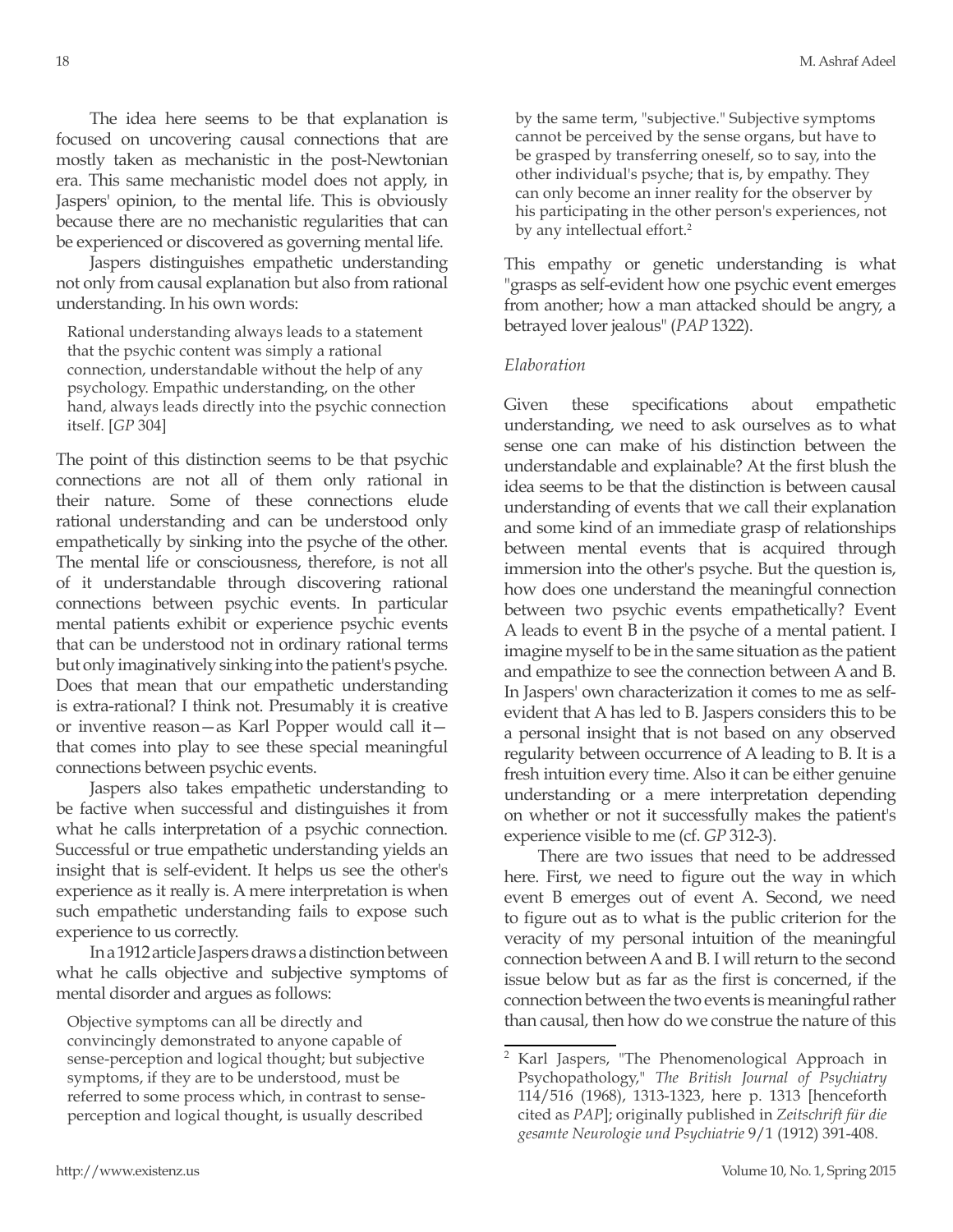relationship? Jaspers' word "emerge" seems to suggest some kind of a causal linkage between the two psychic events, but if meaningful connection is construed as ultimately causal in nature, then the need for drawing a distinction between the understandable and explainable evaporates. Meaningful relationship between the two psychic events becomes causal relationship and, hence, remains no longer different from the explainable relations. Therefore, we need to resist the temptation to interpret Jaspers' word "emerge" in causal terms.

Causality is understood in terms of regularity of linkage between two events (David Hume's constant conjunction, for example) and that is how Jaspers' text seems to define it when he talks about "phenomena regularly linked together." But the case of psychic events is much more complex. Laws or generalizations of the sort that govern normal causally related, say physical events, do not govern the relationships between psychic events. Since such laws are missing in case of psychic events, the relationship between them needs to be understood in terms of one particular event leading to another. No generality or regularity is expected. We need a fresh personal intuition every time to grasp such relationship. These relationships are meaningful but cannot be interpreted in causal terms because, as some philosophers of science have argued, there are no strict laws or regularities in special sciences of which psychology is one.3

What is the, sense, then in which one psychic event emerges from another? If there are no strict laws or regularities governing the connections between psychic events, then, perhaps, they get connected with each other rather randomly through new and creative linkages between their meanings for the patient. Jaspers says:

How do we proceed when we isolate, characterize and give conceptual form to these psychic phenomena? We cannot portray them, or bring them before our eyes in any way that can be perceived by the senses. We can only guide ourselves and others by a multiple approach. We have to be led, starting from the outside, to a real appreciation of a particular psychic phenomenon, by looking at its genesis, the condition for its appearance, its configurations, its context and possible concrete contents; also by making use of intuitive comparison and symbolization, by directing our observations in whatever ways may suggest themselves (as artists do penetratingly) and

by demonstrating already known phenomena which appear to play some part in the formation of the phenomenon studied. [*PAP* 1316]

This passage points, among other things, to the creative/artistic nature of how one understands meaningful connections between psychic phenomena. There are no set rules for working out such intuitive and creative comparisons. It appears, therefore, that empathetic understanding gives us linkages between psychic events that are creative like insights of artists. It is, perhaps, for this reason that Jaspers notes about empathetic understanding that "we can never give it recognition as 'science'" (*PAP* 1315).

#### **Understanding in Contemporary Epistemology**

A number of leading contemporary epistemologists have started paying attention to the epistemic state of understanding instead of just continuing the focus on knowledge. Jonathan Kvanvig, Linda Zagzebsky, Duncan Pritchard, Stephen R. Grimm and many others have recently explored understanding as an epistemic state. Generally there are three types of understanding that some of these epistemologists talk about, i.e., propositional understanding, objectual understanding, and atomistic understanding.4 Propositional understanding is where object of understanding is a proposition or referent of a that-clause. For example, "Neil understands that X" or, "Neil understands that the school closes at 4:00 pm."

Objectual understanding is holistic in nature. When we say "John understands bio-ethics," we are talking about objectual understanding. Lastly, atomistic understanding is concerned with understanding the "why" of a situation, for example, "Ruth knows why the school was closed."

As far as propositional understanding is concerned, epistemologists have noted that it cannot be generally distinguished from propositional knowledge.<sup>5</sup> Hence,

<sup>3</sup> See Alex Rosenberg, *Philosophy of Science: A Contemporary Introduction*, New York and London: Routledge 2012, p. 102.

<sup>4</sup> For example, Jonathan Kvanvig, *The Value of Knowledge and the Pursuit of Understanding*, Cambridge: Cambridge University Press, 2003. [Henceforth cited as *VK*]

<sup>5</sup> See Duncan Pritchard, "Knowledge, Understanding and Epistemic Value," in *Epistemology*, ed. Anthony O'Hear, Cambridge, New York: Cambridge University Press 2009, pp. 19-43, here pp. 30-1. [Henceforth quoted as *UEV*] See also Emma C. Gordon, "Is There Propositional Understanding?" *Logos & Episteme* 3/2 (2012), 181-192, here pp. 187-8.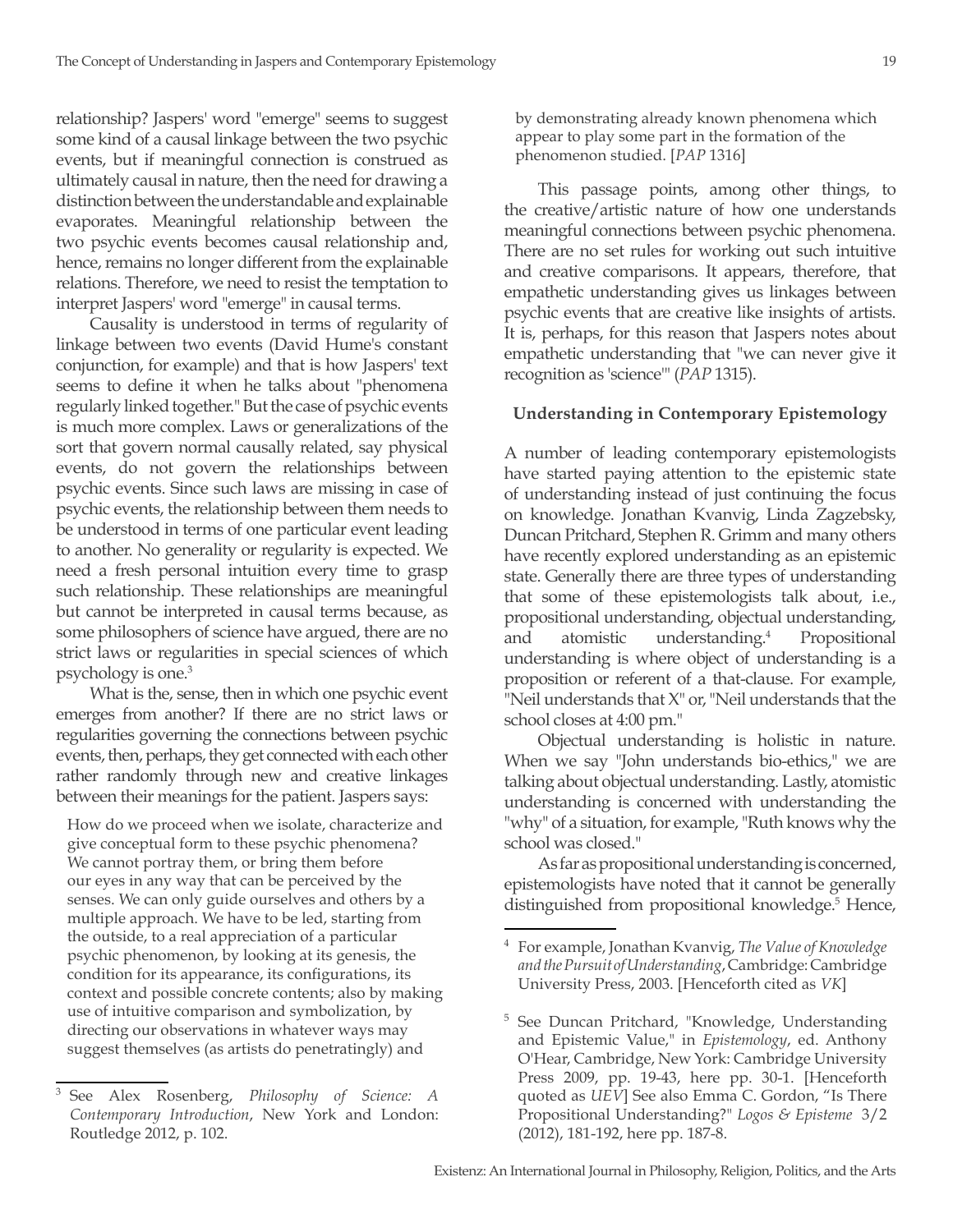basically we have two types of understanding that are considered as paradigmatic by recent epistemologist, atomistic and objectual or holistic. Pritchard takes atomistic understanding to be the basic paradigm while Kvanvig and Zagzebsky take the holistic understanding to be so. Let us look at their views.

### *Linda Zagzebsky's View*

Understanding might be a form of knowledge, says Zagzebsky, but she wants to point to a kind of understanding that is non-propositional in character, like understanding gained from a map or a graph, and so on. Such an understanding is not the same as understanding a set of propositions. She then adds two points that come out of Plato's epistemology and that distinguish understanding from propositional knowledge: (i) understanding is connected with mastery of an art, a skill, or *technê* and, (ii) understanding involves grasping of relations between parts or between parts and a whole. These relations could be spatial, temporal, or causal—what Stephan Grimm characterizes as "dependence."6

To these points from Plato she adds a third of her own that similarly distinguishes understanding from propositional knowledge. Zagzebsky argues that while we can, under the right conditions, have propositional knowledge by testimony, we cannot have understanding by testimony. Understanding cannot be conveyed to another person. It is not a matter of conveying the right belief to another person as we do in case of testimonial knowledge.7

From these views it can be inferred that Zagzebsky is primarily talking about objectual or holistic understanding. When she says that understanding might be a form of knowledge, she appears to be talking about propositional understanding. So she distinguishes propositional understanding from nonpropositional understanding, and takes mastery of an art and grasping of dependency relations as marks of non-propositional understanding. This later type of understanding fits the characterizations of objectual or holistic understanding in literature. So we can take Zagzebsky to be clearly distinguishing between knowledge and non-propositional understanding. This type of understanding bears resemblance to Jaspers' view of empathetic understanding.

#### *Jonathan Kvanvig's View*

Kvanvig is primarily interested in objectual/holisitc understanding, although he does distinguish three types: propositional, wh-understanding (his term for understanding—that answers why, when, where, or what questions), and objectual (*VK* 5). He says:

To understand is to grasp the variety of such connections. It involves seeing explanatory connections, being aware of the probabilistic interrelationships, and apprehending the logical implications of the information in question. There is, of course, an element of factivity to the notion of under- standing, just as there is with the notion of knowledge. But when we move past the alethic aspect of both notions, our attention turns to diverse paths. When the question is whether one knows, the issues that are foremost in our minds are issues about evidence, reliability, reasons for belief, and, perhaps most importantly, non-accidentality regarding the connection between our grounds for belief and the truth of the belief. When the question is whether one has understanding, the issues that are foremost in our minds are issues about the extent of our grasp of the structural relationships (e.g., logical, probabilistic, and explanatory relationships) between the central items of information regarding which the question of understanding arises. [*VK* 3]

These remarks show that Kvanvig is concerned with holistic or objectual understanding. What Pritchard refers to as atomistic understanding seems to be Kvanvig's wh-understanding. The difference between objectual and wh-understanding is that the later focuses on a single wh-question while the former is about understanding a whole through grasping structural connections between its parts.

#### *Duncan Pritchard's View*

Pritchard, while considering whether knowledge or understanding is distinctively valuable, criticizes both Zagzebsky and Kvanvig for their takes on understanding and believes atomistic understanding to be primary or paradigmatic. For example, about Zagzebsky's position he says:

So the transparency and non-factivity claims that Zagzebski offers are false. It is difficult to diagnose

<sup>6</sup> See Stephan Grimm, "The Goal of Explanation," *Studies in History and Philosophy of Science* 41/4 (2010), 337-344, here p. 341.

<sup>7</sup> See Linda Zagzebsky, *On Epistemology*, Belmont, CA: Wadsworth, Cengage Learning 2009, pp. 141-5.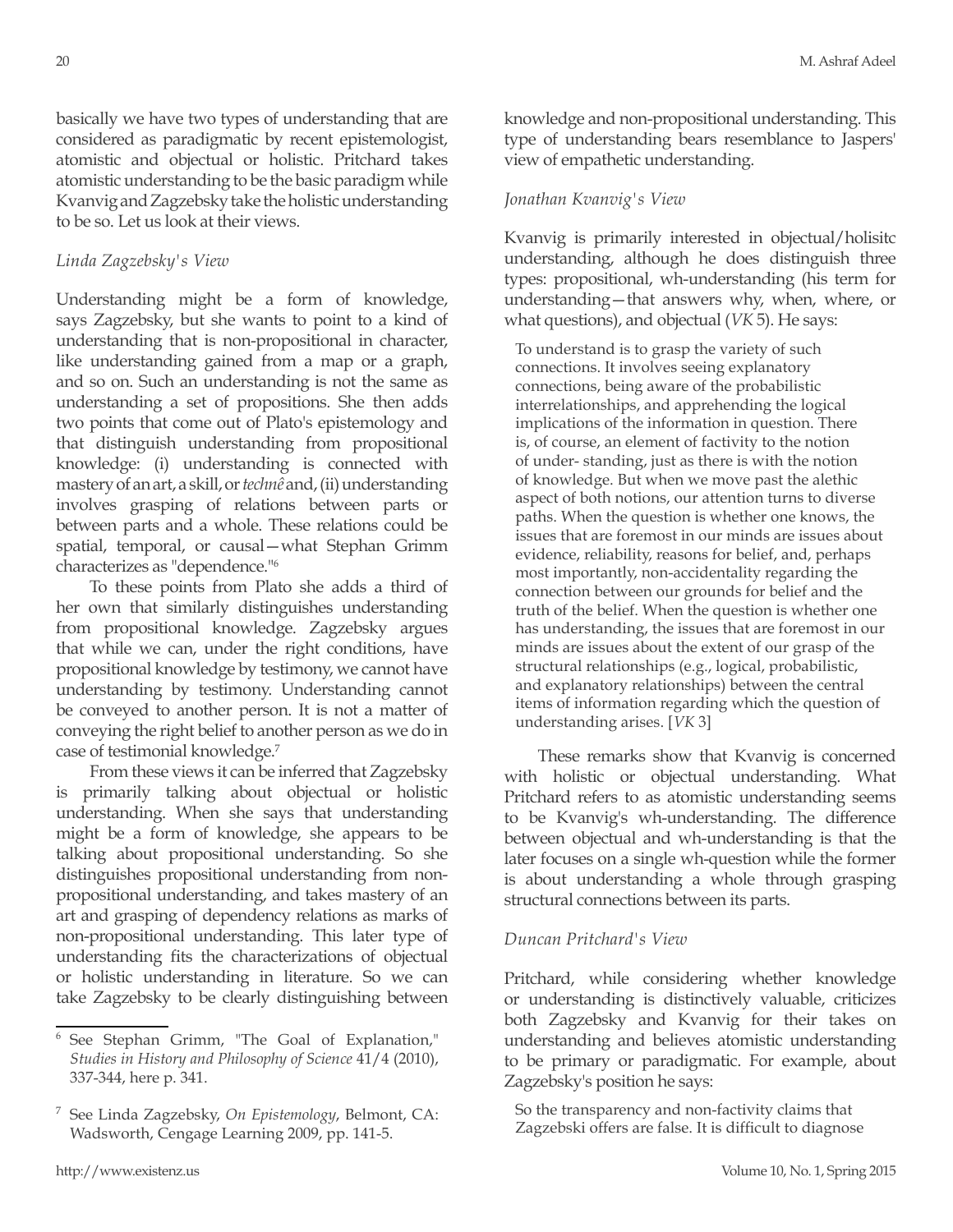why Zagzebski made this mistake. Part of the reason may be that there is a failure to be clear about the type of understanding under consideration. After all, when it comes to the kind of holistic understanding that applies to a subject matter, this plausibly *is* compatible with at least *some* false beliefs about that subject matter, but this sort of understanding is precisely not the sort at issue. Moreover, it would seem that the analogue of Zagzebski's non-factivity claim as regards understanding when it comes to holistic understanding would be that such understanding can be possessed even though one has *no* relevant true beliefs, and that is surely implausible. [*UEV* 33]

The sort of understanding that Pritchard seems to be taking as primary is wh-understanding or what he calls atomistic understanding. He considers such understanding to be non-transparent, factive, and immune to epistemic luck of the environmental variety, though not Gettier-style epistemic luck. He contrasts his position with Zagzebsky and Kvanvig in this regard. Zagzebsky takes understanding to be transparent, nonfactive, and immune to epistemic luck.<sup>8</sup> Kvanvig, on the other hand, takes understanding to be non-transparent and non-factive and immune to epistemic luck (*VK* 197). He also allows that understanding, unlike knowledge, admits of degrees, meaning that while knowledge (of a proposition, for example) is either an all or nothing affair, understanding (of an art, for example) can be of various degrees.

In Pritchard's view, factivity of understanding entails that, in genuinely understanding something, one attains true relevant beliefs about it. For understanding to be transparent means that there is no distinction between seemingly understanding something and really understanding it. Immunity to epistemic luck means that understanding is not produced by some accidental factors but results from the abilities of the epistemic agent. Pritchard brings out a distinction between two types of epistemic luck: Gettier-style luck and environmental luck. Gettier-style luck can intervene between the ability of an agent to know or understand and success of that agent in reaching true belief. Take the now common sheep-dog example from epistemology literature. An agent is looking at a field and sees a sheep in the distance. In reality, however, she is looking at a rock structure that looks like a sheep. She forms the belief that there is a sheep in the field. Unbeknownst to her there is a sheep in the field behind the rock structure. So her belief is correct though gettierized in the sense that it is true accidentally and not because of her ability. Hence, she fails to have knowledge of the matter. This is Gettier-style luck. Pritchard argues that understanding, like knowledge, is not immune to this type of luck.

Next, imagine an artist who has carved sheep out of several rocks in the field. They all look like real sheep from where the agent is standing. In the middle of these statues, there is a real sheep grazing in the field. The agent looks toward the field and sees a sheep there. By sheer luck her eyes fall on the real sheep and she attains the belief that there is a sheep in the field. Her belief is true and it is true also because of her ability to perceive. Pritchard argues that this type of environmental luck is not compatible with knowledge. The agent in question does not have the knowledge that there is a sheep in the field because she might as well have cast her glance on a sheep statue. It is sheer accident that she has succeeded in reaching true belief.

However, Pritchard argues that this type of environmental luck is compatible with atomistic understanding. He explains the point through the following example: Suppose I ask a fire officer why my house was burning. She tells me that it was because of faulty wiring. This makes me understand why my house was burnt. Now suppose further that, by chance, there were some people dressed as fire officers going to nearby fancy dress party. It was just by sheer luck that I hit upon the real officer in that environment. Do I still understand why my house got burnt? Pritchard says, yes. This type of environmental luck does not undermine my understanding as to why my house got burnt. If faulty wiring was the real cause, I still understand it. The point is that environmental luck undermines knowledge but it cannot undermine understanding. This goes to show that there is a distiction between the two.

#### **Comparison with Karl Jaspers**

Jaspers is concerned with empathetic understanding. He does consider it to be factive, as noted above, and also contends that it comes to us as self-evident. I think that this self-evidence of empathetic understanding of meaningful connections between psychic events is the same thing as transparency of understanding talked about by epistemologists. The reason is that appearance of self-evidence cannot be distinguished from real self-

<sup>8</sup> Linda Zagzebsky, "Recovering Understanding," in *Knowledge, Truth, and Duty: Essays on Epistemic Justification, Responsibility and Virtue*, ed. Matthias Steup, Oxford: Oxford University Press, 2001.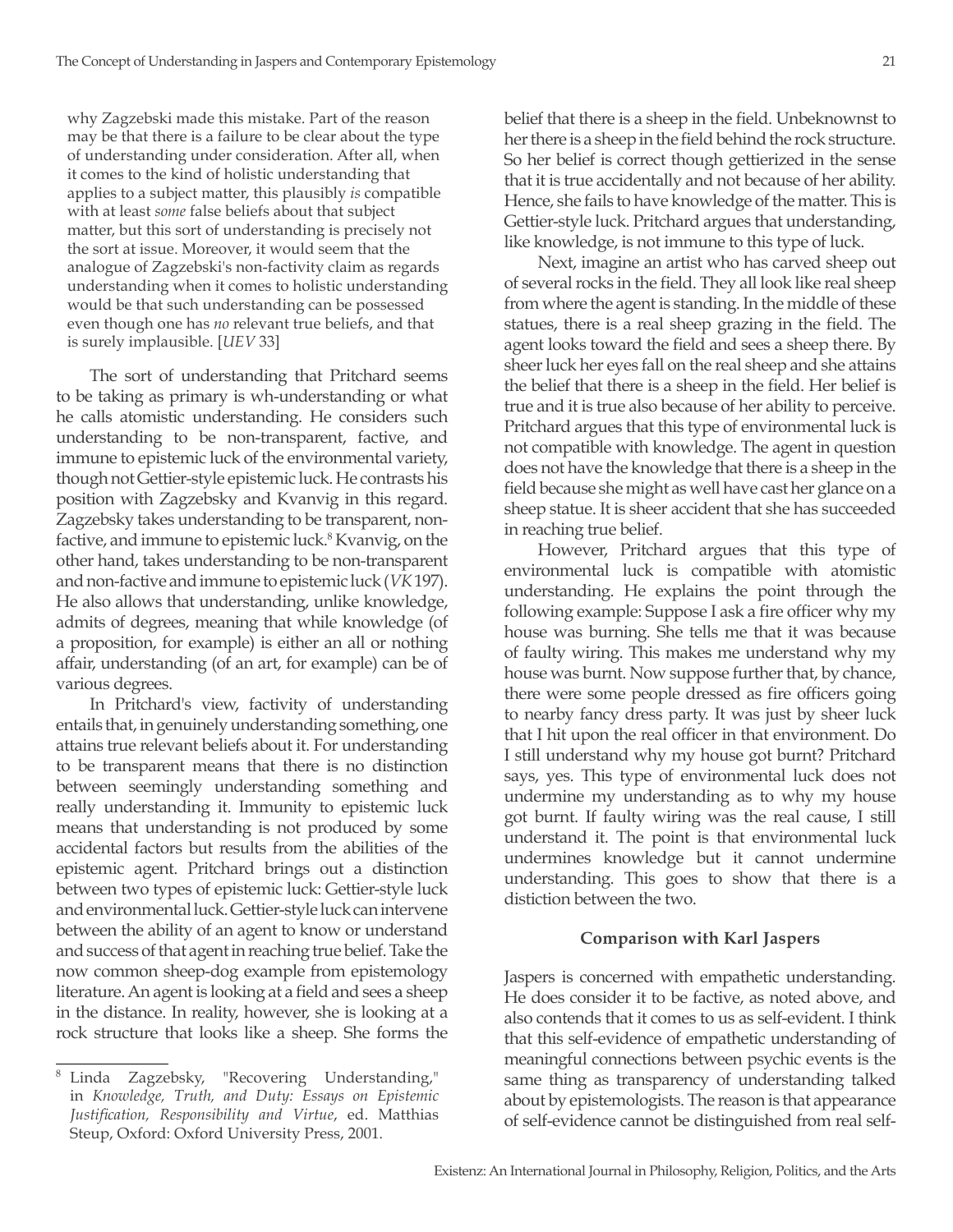evidence. Both are one and the same. A self-evident truth is justified by one's very understanding of it and is non-inferential or immediate. With this kind of truths, understanding is the same thing as justifiably believing. There is no distinction between appearance of truth and real truth.

This makes Jaspers position on empathetic understanding to be quite unique. None of the three epistemologists discussed above take either objectual or atomistic understanding to be both factive and transparent. For Zagzebsky objectual or holistic understanding is transparent but not factive. For Kvanvig holistic understanding is neither factive nor transparent. Pritchard takes atomistic understanding to be factive but not transparent. So Jaspers is unique in holding empathetic understanding to be both factive and transparent.

Now, contemporary epistemologists look at understanding as grasp of structural relations between parts as we noted above in Zagzebsky. Kvanvig has similar views and says:

When the question is whether one has understanding, the issues that are foremost in our minds are issues about the extent of our grasp of the structural relationships (e.g., logical, probabilistic, and explanatory relationships) between the central items of information regarding which the question of understanding arises. [*VK* 3]

Pritchard's position on atomistic understanding is not different. He remarks:

I want to take the paradigm usage of "understands" to be in a statement like "I understand why suchand-such is the case." Notice that this usage is very different from a more holistic usage which applies to subject matters, as in "I understand quantum physics," or even "I understand my wife." I think the holistic usage of "understands" is related to the non-holistic, or atomistic, usage that is our focus, but the former raises problems of its own that we've not the space to cover here. [*UEV* 31]

Given this take on understanding the question is whether or not Jaspers would agree with this view in relation to empathetic understanding. I think his position is similar on this issue. Empathetic understanding after all aims at sinking into the other's psyche to see meaningful connections between two psychic events. This is obviously an effort to answer the question why an event B is the case? Empathetic understanding, therefore, is atomistic in character.

Can such understanding be both factive and transparent? Pritchard argues against such a position:

[I]f understanding is factive then it clearly cannot be transparent as the factivity of understanding would require there to be a distinction between thinking that certain facts obtain and their obtaining, contrary to what the transparency thesis demands. [*UEV* 33]

We also know that Jaspers draws a distinction between genuine understanding and pseudounderstanding that is a mere interpretation of it. Therefore, he must be insisting on factivity of successful empathetic understanding and not that of pseudounderstanding or mere interpretation. But then how can he simultaneously take successful understanding to be self-evident. In case of understanding something as self-evident, we cannot apparently draw a distinction between genuine understanding and an appearance of it.

If we assume that empathetic understanding of meaningful connections between psychic events is only factive and not transparent or self-evident, we need to make sense of how we can succeed in sharing the truth (making others see the truth) of our empathetic understanding of connections. Since, my empathetic understanding is a personal intuition (according to Jaspers), and since it is a fresh intuition every time, how can its truth be shared with other people? Obviously it is not a private intuition or understanding in the sense in which only I can understand it. It is not what Ludwig Wittgenstein calls a private language that is understood only by one person.9 The reason is that if empathetic understanding is private in a Wittgensteinian sense, then it will be impossible for it to exist as is the case with a private language. No identity conditions can be thought of for a private language or experience as Wittgenstein's private language argument has shown. Therefore, personal experiences or intuitions are not private in the sense of privacy discussed in the private language argument. They can and must have a public criterion for their existence. Given this need for a public criterion, the question that must be faced is, how truths uncovered by empathetic understanding can be shared? How can I share my understanding attained through empathy by sinking into someone's psyche at a personal level? Given the need for a public criterion, the only possible way is to ask others to sink empathetically

<sup>9</sup> Ludwig Wittgenstein, *Philosophical Investigations*, trans. G. E. M. Anscombe, Oxford: Blackwell, 1967.